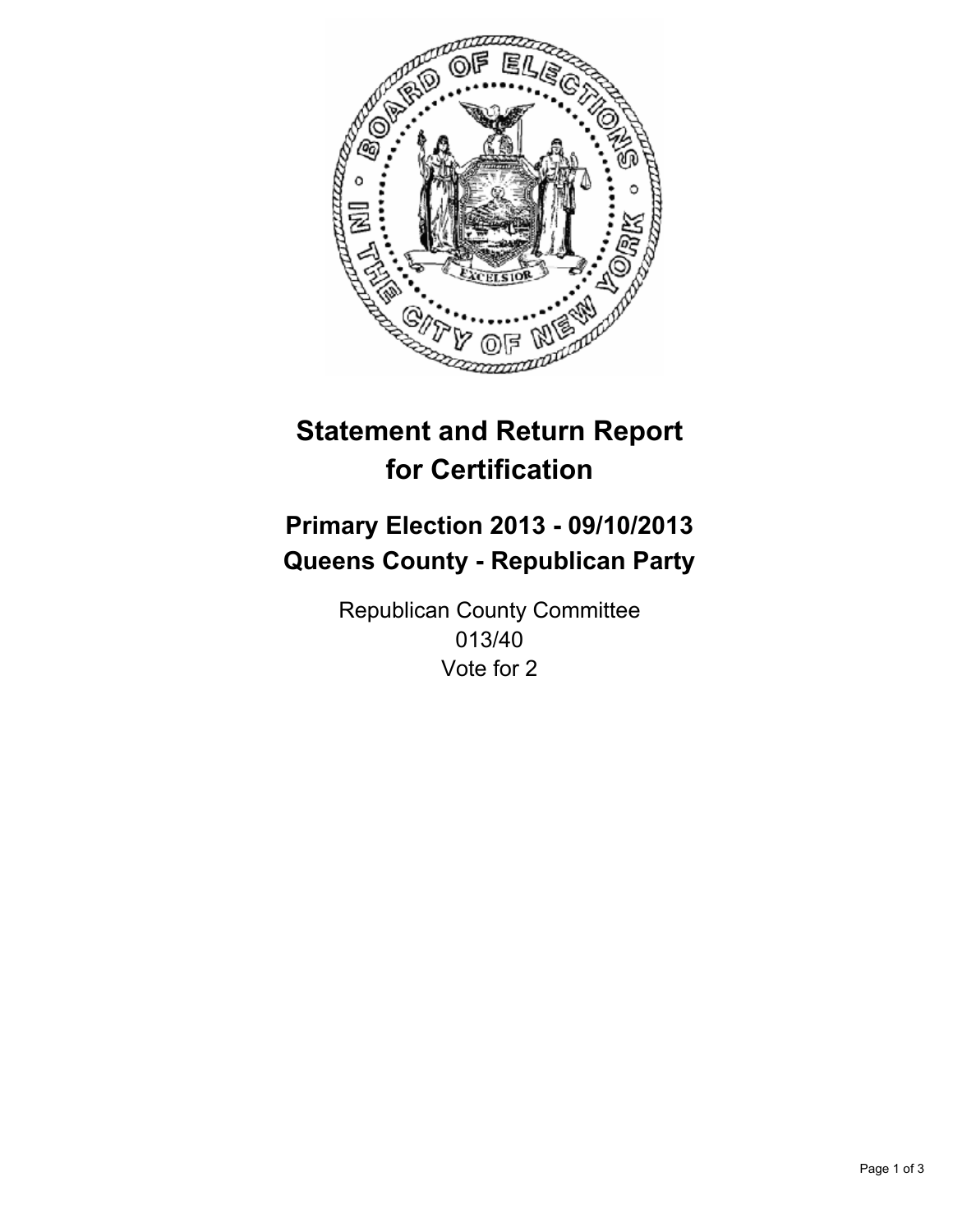

## **Assembly District 40**

| 0        |
|----------|
| 0        |
| 0        |
| 0        |
| $\Omega$ |
| 11       |
| 8        |
|          |
|          |
| 27       |
|          |